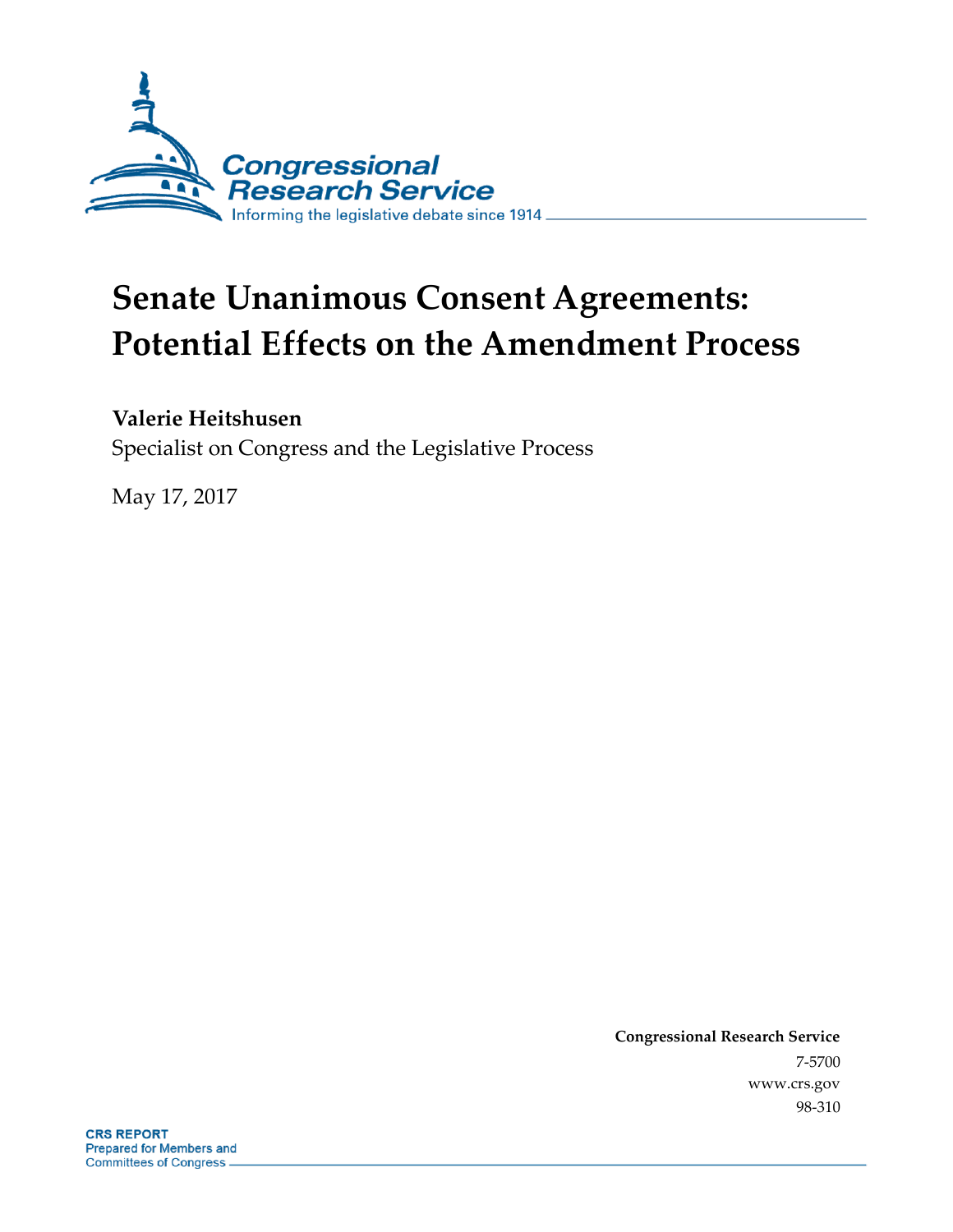## **Contents**

#### **Contacts**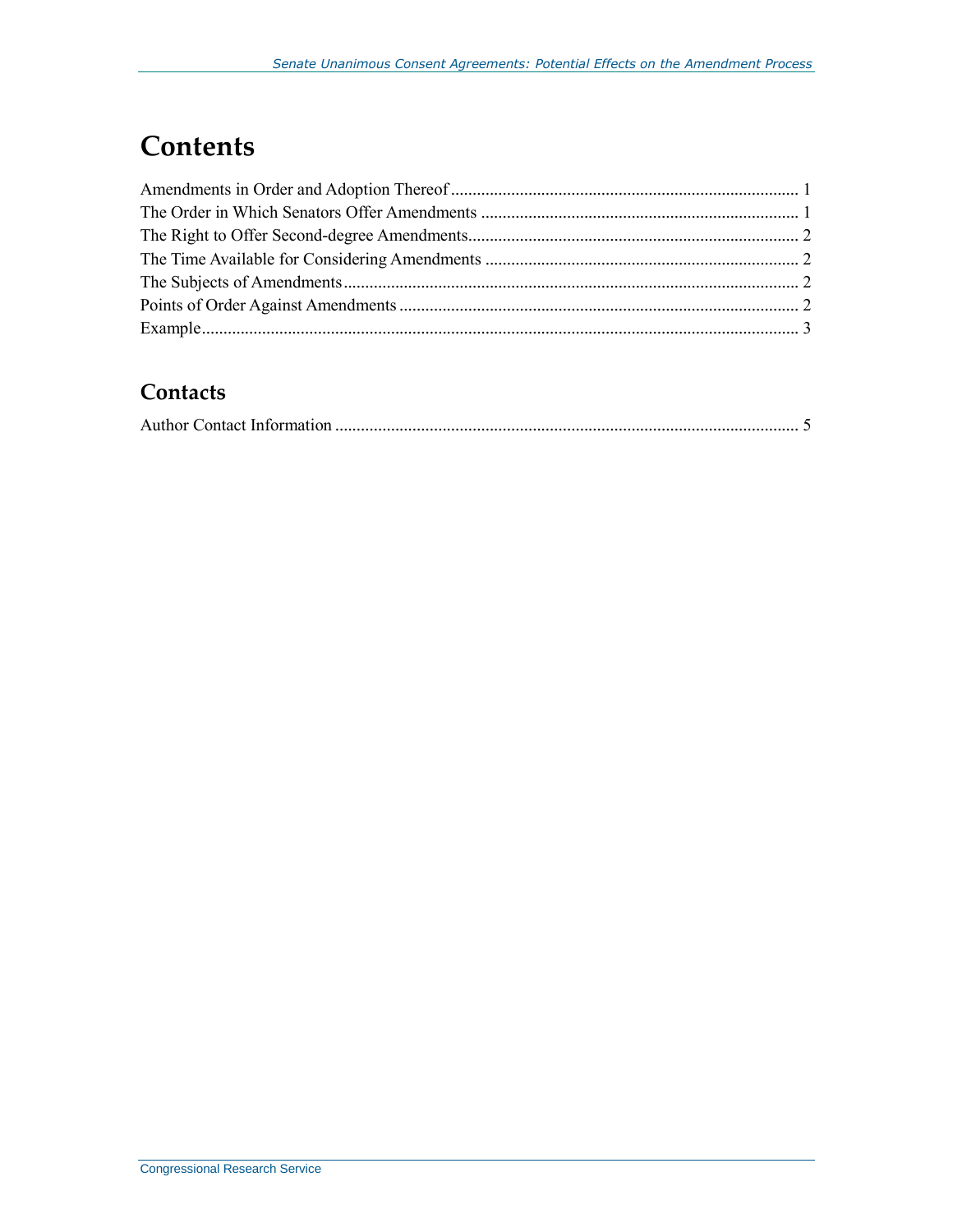he Senate frequently enters into unanimous consent agreements (also called "UC agreements") that establish procedure on a bill that the Senate is considering or soon will consider.<sup>1</sup> There are few restrictions on what these agreements can provide, and once The Senate frequently enters into unanimous consent agreements (also called "UC agreements") that establish procedure on a bill that the Senate is considering or soon will consider.<sup>1</sup> There are few restrictions on what th Senate often begins by adopting a general UC agreement, then adds elements in piecemeal fashion as debate continues. UC agreements often contain provisions affecting the floor amending process, most often in one or more of the ways detailed below.<sup>2</sup>

#### **Amendments in Order and Adoption Thereof**

Under Senate rules, amendments may be offered to a bill until the bill has been amended in its entirety (but not thereafter). A UC agreement can limit the amendments that are in order. For example, the agreement may include a list of the only (or only additional) amendments that Senators may offer to the bill; these amendments may be identified by some combination of number, sponsor, and subject.<sup>3</sup> The UC agreement may also provide that, by agreeing to it, the Senate also be deemed to have adopted a specified amendment; for example, the agreement may provide for the adoption of a committee substitute (and may also treat it as original text for the purpose of further amendment). A UC agreement may also set a different vote threshold for agreeing to an amendment; for example, in recent years, the Senate has commonly adopted UC agreements requiring 60 affirmative votes for adoption of certain amendments.<sup>4</sup>

## **The Order in Which Senators Offer Amendments**

Under Senate rules, once committee amendments to a bill are acted upon, Senators may offer amendments to the bill in the order in which they seek and receive recognition from the presiding officer. While the parties' floor leaders and the bill's majority and minority floor managers receive priority in recognition, Senate rules and precedents do not otherwise specify a sequence in which amendments to a bill are to be offered.<sup>5</sup> A UC agreement can provide the order in which Senators are to offer certain amendments to a bill. For example, an agreement may specify which amendment the Senate will consider after disposing of the pending amendment. A more encompassing agreement may specify the sequence in which a list of amendments will be considered.

 $\overline{a}$ 

<sup>&</sup>lt;sup>1</sup> For a broader overview of UC agreements, see CRS Report RL33939, *The Rise of Senate Unanimous Consent Agreements*, by Walter J. Oleszek.

<sup>2</sup> For an in-depth explanation of the Senate amending process, see CRS Report 98-853, *The Amending Process in the Senate*, by Christopher M. Davis.

<sup>&</sup>lt;sup>3</sup> Inclusion of an amendment in an adopted UC agreement constitutes action on the amendment. Until the Senate has taken some action in relation to an amendment, the Senator offering it may modify or withdraw it at will, but cannot offer an amendment to it.

<sup>&</sup>lt;sup>4</sup> The use of this supermajority threshold allows for a vote on the amendment, but it also protects the prerogatives of a minority who may be opposed without necessitating the use of cloture, which may require additional floor time. For more detail, see CRS Report RL34491, *Unanimous Consent Agreements Establishing a 60-Vote Threshold for Passage of Legislation in the Senate*, by Megan S. Lynch.

 $<sup>5</sup>$  For example, Senators may offer amendments to any unamended section of the bill at any time.</sup>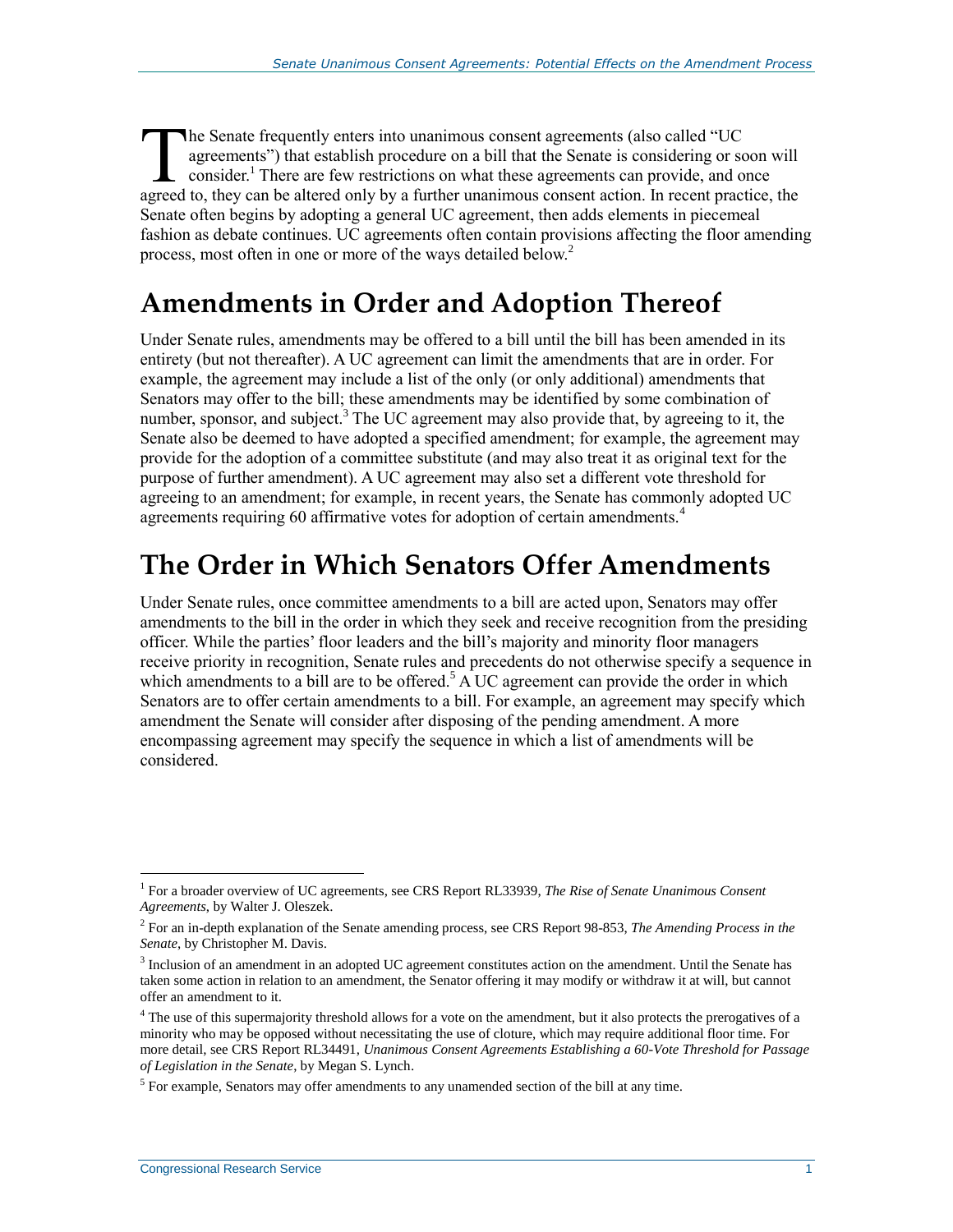### **The Right to Offer Second-degree Amendments**

Under Senate rules, Senators usually may propose second-degree amendments to a first-degree amendment while it is pending, and may continue doing so until the first-degree amendment has been completely amended. A UC agreement can prohibit all second-degree amendments, or all second-degree amendments on a certain subject. It can also allow Senators to offer only specified second-degree amendments.

### **The Time Available for Considering Amendments**

Under Senate rules, the debate on an amendment can continue (unless cloture has been invoked) until no Senator seeks recognition to speak on it, or until the amendment has been disposed of in some way. A UC agreement can limit the time available for debating a particular amendment, each of several specific amendments, or all amendments to the bill. The agreement can provide different amounts of time for debating individual first-degree amendments, and it can provide more time for debating first-degree amendments than for debating second-degree amendments. UC agreements often divide control of the time for debating an amendment between the Senator offering it and another opposing it (often the minority manager of the bill, or alternatively, the minority leader).<sup>6</sup> In addition, a UC agreement can limit the total time devoted to acting and voting on all (or all further) amendments to a bill. For example, the agreement may specify that consideration of amendments shall end at a time specified. Increasingly, UC agreements provide that each of a series of amendments be considered and then temporarily laid aside rather than voted on, and that votes then be "stacked" to occur in immediate succession on all of them at some later point (often just before a final vote on the measure).

### **The Subjects of Amendments**

Under Senate rules, amendments offered to a bill need not be germane to that bill, except for amendments to general appropriations and budget reconciliation bills or unless the Senate has invoked cloture. A UC agreement may require that certain or all amendments to a bill be germane or that they meet the less strict standard of relevancy.<sup>7</sup> Either standard may also be applied to second-degree amendments.

### **Points of Order Against Amendments**

Under Senate rules, an individual amendment may be subject to points of order $-$ for example, to enforce the congressional budget process—that, if raised and allowed to stand, would prevent consideration of the amendment. A UC agreement may waive points of order against certain or all amendments, thereby protecting consideration of certain amendments that Senators may offer. If a

 $\overline{a}$  $6$  When a UC agreement limits debate on an amendment, the amendment is not subject to a motion to table until all time has expired or been yielded back. See Floyd M. Riddick and Alan S. Frumin, *Riddick's Senate Procedure*, 101st Cong., 2nd sess., S.Doc. 101-28 (Washington: GPO, 1992), p. 1287.

<sup>7</sup> See Riddick and Frumin, *Senate Procedure*, pp. 1344-1353 for precedents on germaneness under UC agreements, and pp. 1362-1363 for those relating to relevancy.

<sup>8</sup> See CRS Report 98-306, *Points of Order, Rulings, and Appeals in the Senate*, by Valerie Heitshusen.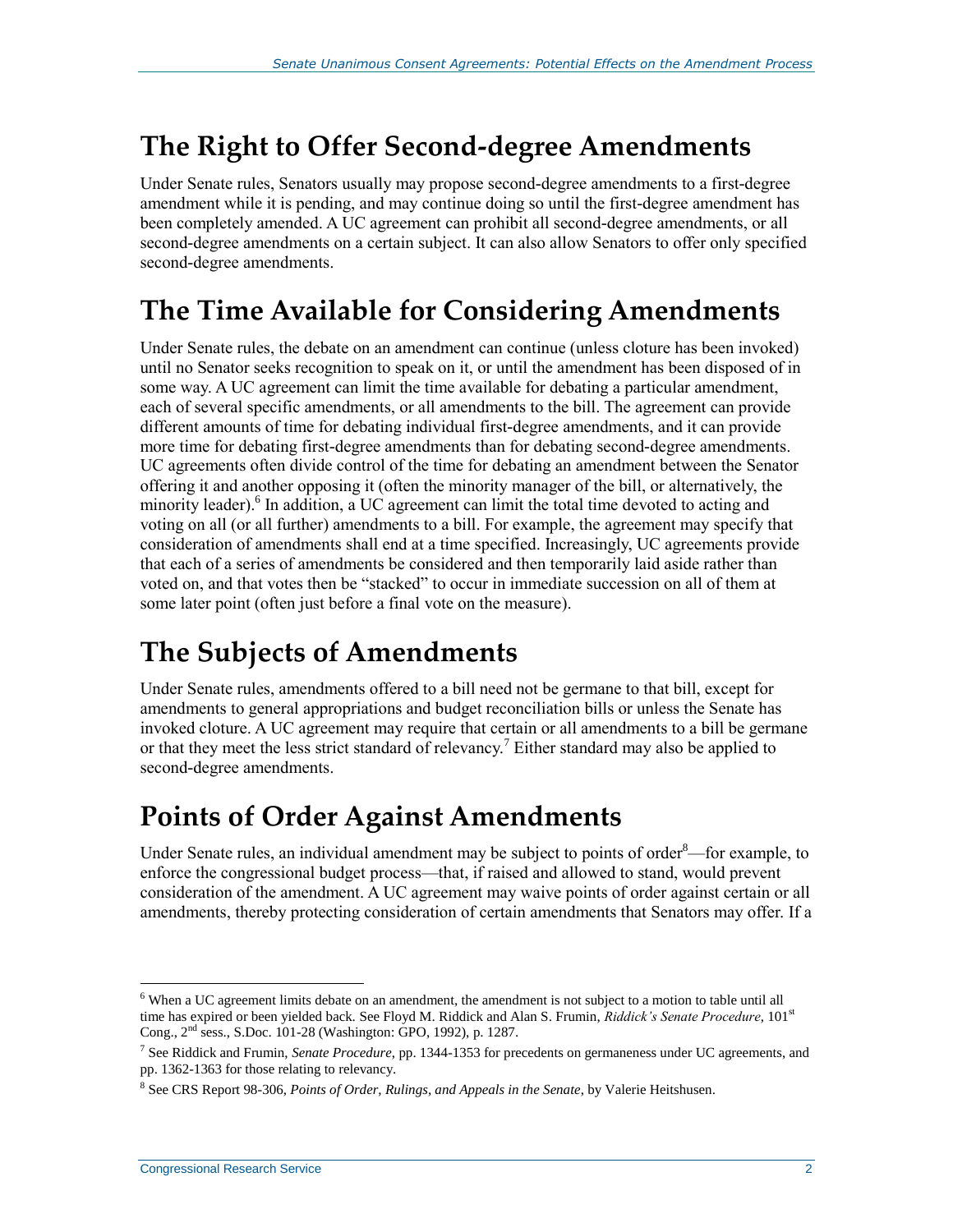UC agreement limits debate on an amendment, a point of order against the amendment is not in order until the time has expired or been yielded back.<sup>9</sup>

# **Example**

One UC agreement from the 114<sup>th</sup> Congress follows below. It illustrates several dimensions on which an agreement may affect the amending process. Specifically, in providing for further consideration of S. 2012 in the 114<sup>th</sup> Congress, the Senate agreed to call up (that is, make pending for consideration) 28 amendments, en bloc (that is, all at once) and then proceed immediately to vote, en bloc, on those amendments (and another). The UC agreement provided that, after that vote, another seven amendments be made pending, en bloc, after which the Senate would concurrently debate those amendments for up to two hours (with time divided equally between and controlled by the bill's floor managers). The agreement provided for separate votes on each amendment after such debate but also established that agreeing to each amendment required 60 votes. Following those votes, the Senate would then vote on one additional amendment (which had been already pending at the time of the agreement). Its adoption was also subject to a 60-vote threshold. At that point, the Senate would be deemed to have agreed to the already-pending fulltext substitute amendment (Amdt. 2853), as amended by any of the earlier votes taken by the Senate on amendments. This action ends the amendment process, as the bill would then be amended in its entirely. The agreement also addressed budget points of order, indicating that the agreement did not preclude such points of order from being made during consideration. The agreement also expedited several steps to conclude consideration of the bill and a vote on final passage.

 $\overline{a}$ 

<sup>9</sup> Riddick and Frumin, *Senate Procedure*, p. 1356.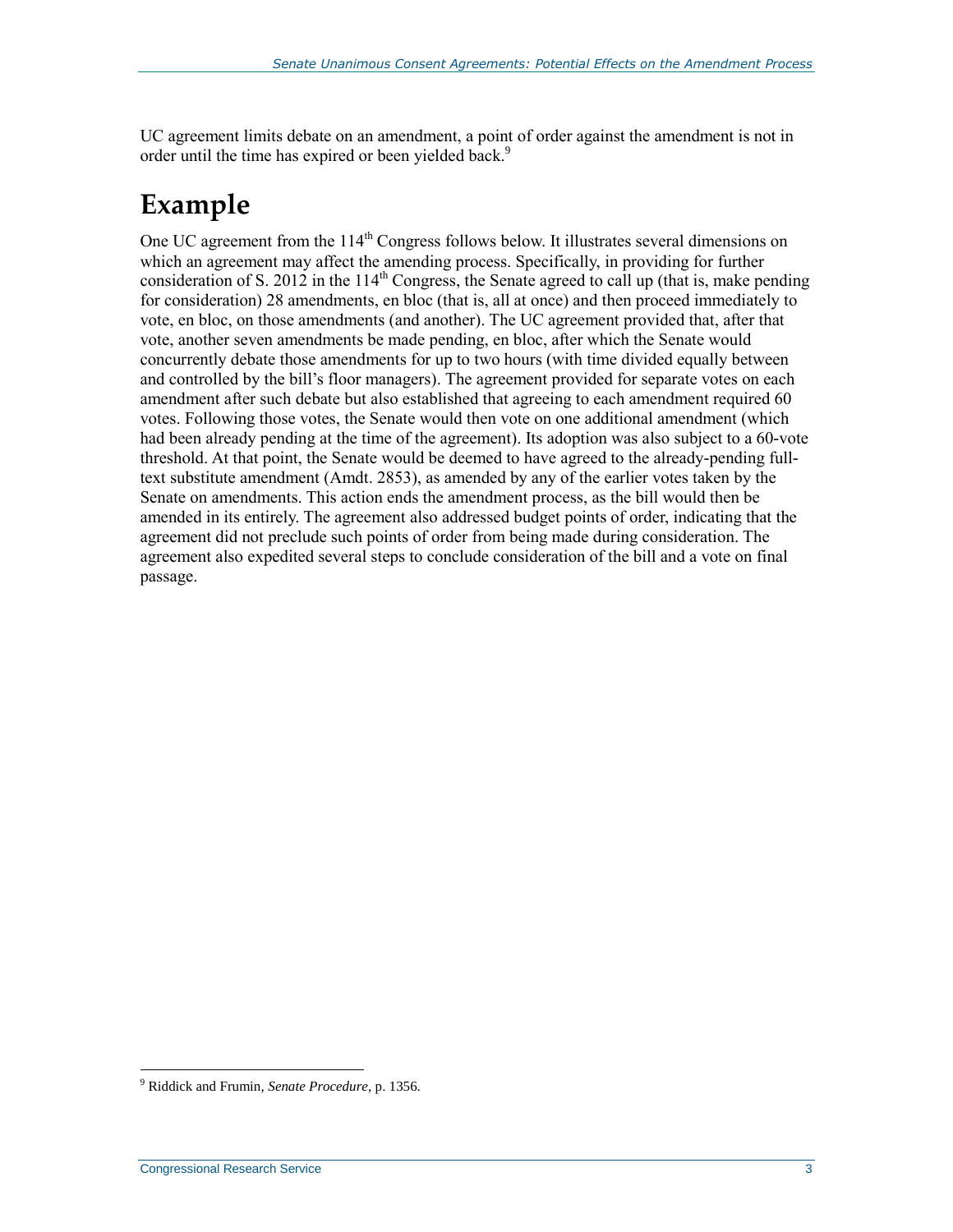#### **[S. 2012](http://www.congress.gov/cgi-lis/bdquery/z?d114:S.2012:) (ORDER NO. 218)**

*Ordered*, That at a time to be determined by the Majority Leader in consultation with the Democratic Leader, the Senate proceed to the consideration of S. 2012, a bill to provide for the modernization of the energy policy of the United States, and for other purposes; provided, that it be in order to call up the following amendments en bloc and that the amendments be called up and reported by number:

—Cantwell Amdt. No. 3276;

—Klobuchar Amdt. No. 3302 as modified;

—Flake Amdt. No. 3055;

—Flake Amdt. No. 3050;

—Hatch Amdt. No. 3237;

—Murkowski Amdt. No. 3308;

—Heller Amdt. No. 3286 as modified;

—Vitter Amdt. No. 3075;

—Portman Amdt. No. 3168;

—Shaheen Amdt. No. 3292 as modified;

—Heinrich Amdt. No. 3155;

—Manchin Amdt. No. 3270;

—Cantwell Amdt. No. 3313 as modified;

—Cantwell Amdt. No. 3214;

—Vitter Amdt. No. 3266;

—Sullivan Amdt. No. 3310;

—Heinrich Amdt. No. 3317;

—Vitter Amdt. No. 3265 as modified;

—Kaine Amdt. No. 3012;

—Alexander Amdt. No. 3290;

—Gillibrand Amdt. No. 3004;

—Warner Amdt. No. 3233 as modified;

—Thune Amdt. No. 3239;

—Udall Amdt. No. 3221;

—Coons Amdt. No. 3203;

—Portman Amdt. No. 3309 as modified;

—Flake Amdt. No. 3229; and

—Inhofe Amdt. No. 3251;

provided further, that immediately following the reporting of the amendments, the Senate vote on the amendments en bloc, as well as Amdt. No. 2963, offered by the Senator from Alaska (Ms. Murkowski), with no intervening action or debate.

 *Ordered further*, That it be in order to call up the following amendments en bloc and that the amendments be called up and reported by number:

—Murkowski Amdt. No. 3234 as modified;

—Isakson Amdt. No. 3302;

—Burr Amdt. No. 3175;

—Lankford Amdt. No. 3210;

—Boozman Amdt. No. 3311;

—Udall Amdt. No. 3312; and

—Paul Amdt. No. 3787;

provided further, that there will be 2 hours of debate, equally divided in the usual form, on the amendments concurrently and that no further amendments be in order; provided further, that following the use or yielding back of that time, the Senate vote on the amendments in the order listed with a 60 affirmative vote threshold for adoption of each of the amendments with no intervening action or debate.

 *Ordered further*, That following disposition of Paul Amdt. No. 3787, the Senate vote on Amdt. No. 2954, offered by the Senator from Louisiana (Mr. Cassidy), with a 60 vote affirmative threshold for adoption; provided, that following the disposition of Amdt. No. 2954, the substitute Amdt. No. 2953, offered by the Senator from Alaska (Ms. Murkowski), as amended, be agreed to and that notwithstanding Rule XXII, the Senate vote on the motion to invoke cloture, upon reconsideration, on S. 2012, as amended; provided further, that if cloture is invoked, all post-cloture time be yielded back, the bill be read a third time and the Senate vote on passage of S. 2012, as amended; further, the budget points of order not be barred by virtue of this agreement.

*Ordered further*, That with respect to the motions to invoke cloture on Amdt. No. 2953 and S. 2012, the mandatory